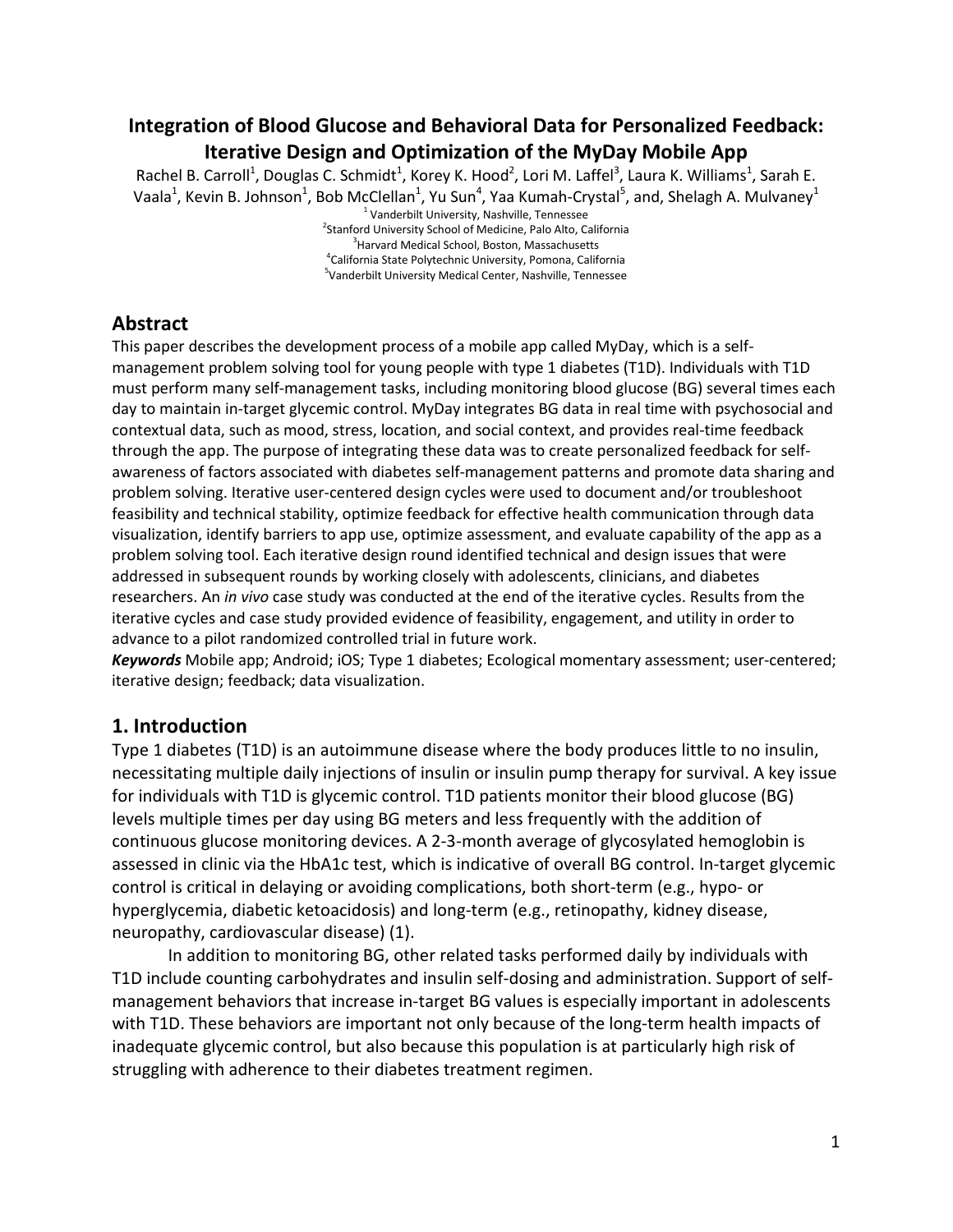*Barriers to Adherence.* Maintaining diabetes adherence is challenging because of the frequency and complexity of self-management and also because tasks must be performed around meals, snacks, and exercise. Psychosocial and environmental factors, such as location, emotional state, social context, and other surrounding activities, can create barriers to diabetes treatment adherence. Moreover, disrupted self-management may be associated with daily living patterns, such as time pressures during certain times of day, social context, or around specific activities like sports practice (2).

*Importance of Problem Solving Skills.* Problem solving interventions have shown success in helping adolescents with T1D improve their self-management practices and health outcomes through reducing barriers to adherence (2, 3). Successful problem solving is predicated upon accurately identifying those barriers and patterns of behavior. Problem identification or problem awareness is the first step in the problem solving cycle. Based on previous research (3- 6), improved recognition of how self-management is related to situational, contextual, and psychosocial factors should provide a data-based means to address the first step in problem solving, known as problem orientation, problem identification, or problem awareness. Through pattern recognition and problem awareness, the MyDay app was designed to improve diabetes self-management skills, through personalized real-time feedback and behavioral problem solving support. Behavioral pattern recognition and problem awareness are cognitively difficult for adolescents due to their normative developmental stage of higher-order executive functions, the multifactorial nature of causation, and the repetitiveness of self-management.

*Ecological Momentary Assessment (EMA).* EMA is a method that has shown promise in providing more accurate data for problem solving by systematically studying an individual in real-time or near real-time to more accurately assess and relate the experiences and environment of the individual to health behaviors and outcomes (7). EMA can help identify novel behavior patterns through data collection at either random or critical specified points over time (7-10). EMA assessments are collected close in time or at the time of events of interest, which helps minimize response bias that may otherwise occur using retrospective methods (7). Given the penetration of smart phone use in adolescents and emerging adults, momentary assessment can be feasibly implemented via smartphones.

Adolescents with T1D perform virtually all their self-management practices outside of a medical setting (e.g., they are expected to check their BG, count carbohydrates, and dose insulin while at home, school, or out with friends). To discern and address factors that interfere with appropriate diabetes self-management, potential barriers must be identified where and when they occur. EMA is an ideal tool for studying the interaction between person variables and the natural environment of health behaviors (11) and has been successfully used in studying diseases, such as asthma, cancer, eating disorders, and diabetes (12-15).

Our goal in designing the MyDay mobile app was to help create awareness regarding patterns of diabetes self-management and how those patterns relate to different aspects of their daily experiences. This paper explores the development and design of the app and the challenges faced when integrating BG data with behavior and communicating behavioral patterns to young people with diabetes. The MyDay technical structure, personalized feedback approach, and a case study are presented. Finally, lessons learned and future work are outlined for the continued development of the MyDay app.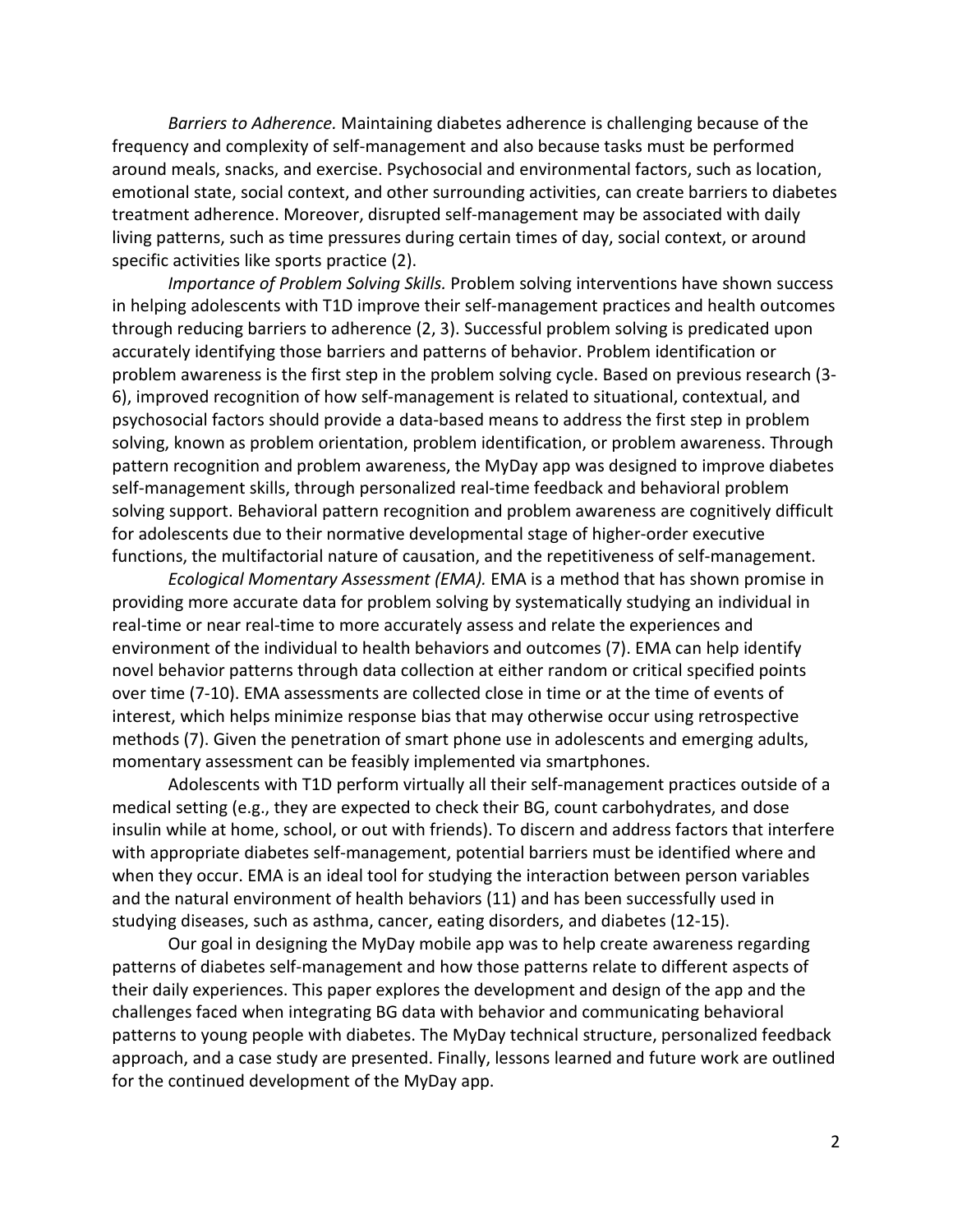# **2. MyDay App Behavioral and Design Goals**

To facilitate awareness of psychosocial and contextual factors associated with BG data and selfmanagement patterns, the development goals of the MyDay app were as follows:

- Integrate brief and valid behavioral assessments of psychosocial factors around meal and bedtimes when self-management tasks should occur
- Integrate real-time BG data
- Provide actionable personalized feedback via data visualization within the app
- Provide a means to share feedback from the app to enable problem solving and allow data sharing with others about personalized feedback
- Utilize common mobile platforms (e.g., iOS and Android) for maximal adoption.

## **3. Multidisciplinary Team**

A multidisciplinary research team with experts in pediatric psychology, pediatric endocrinology, health communication, biomedical informatics, children's media, and computer science collaborated to create the initial specifications, prioritize and incorporate adolescent feedback, problem solve technical challenges, and design informative and engaging visual and text-based health communications. The team initially conducted a scoping review of existing apps and research literature related to potential momentary factors that influence self-management. After the set of potential foci for assessment were selected, the team explored availability of brief, valid behavioral assessments that could be utilized in the app's EMA features.

The initial preparation for the design process began with a thorough review of existing apps in the following domains: 1) momentary assessment, 2) psychosocial assessment, and 3) diabetes mobile apps. While there were a number of apps available, the review found that none of them met the needs described above. In particular, none of the apps provided an opportunity to integrate personal health data or information in the format and timing needed for the behavioral goals. The methods associated with five design iterations are described next. Summaries of the feedback and iterative modifications to the app are then described.

## **4. Iterative Design Process**

This section describes the methods associated with each optimization cycle to provide the technical and behavioral support for later experimental evaluation of the app. The results of each iterative cycle are integrated into subsequent content-specific sections. Feedback, suggestions, and observations regarding what worked or did not work were incorporated into the design after each iteration. Results of the iterations and lessons learned related to assessment and feedback are summarized separately. See Table 1 for an overview of five design cycles.

| Design | Goal                                                     | <b>Feedback Obtained</b> |  |  |  |
|--------|----------------------------------------------------------|--------------------------|--|--|--|
| Cycle  |                                                          | from                     |  |  |  |
|        | Conduct rapid design feedback iterations on paper before | Research team            |  |  |  |
|        | development on mobile devices                            |                          |  |  |  |
|        | Obtain feedback on the assessment items, response        | Adolescent participants  |  |  |  |
|        | options, and feedback graphics before database and API   |                          |  |  |  |

### **Table 1:** Overview of Five MyDay Design Cycles.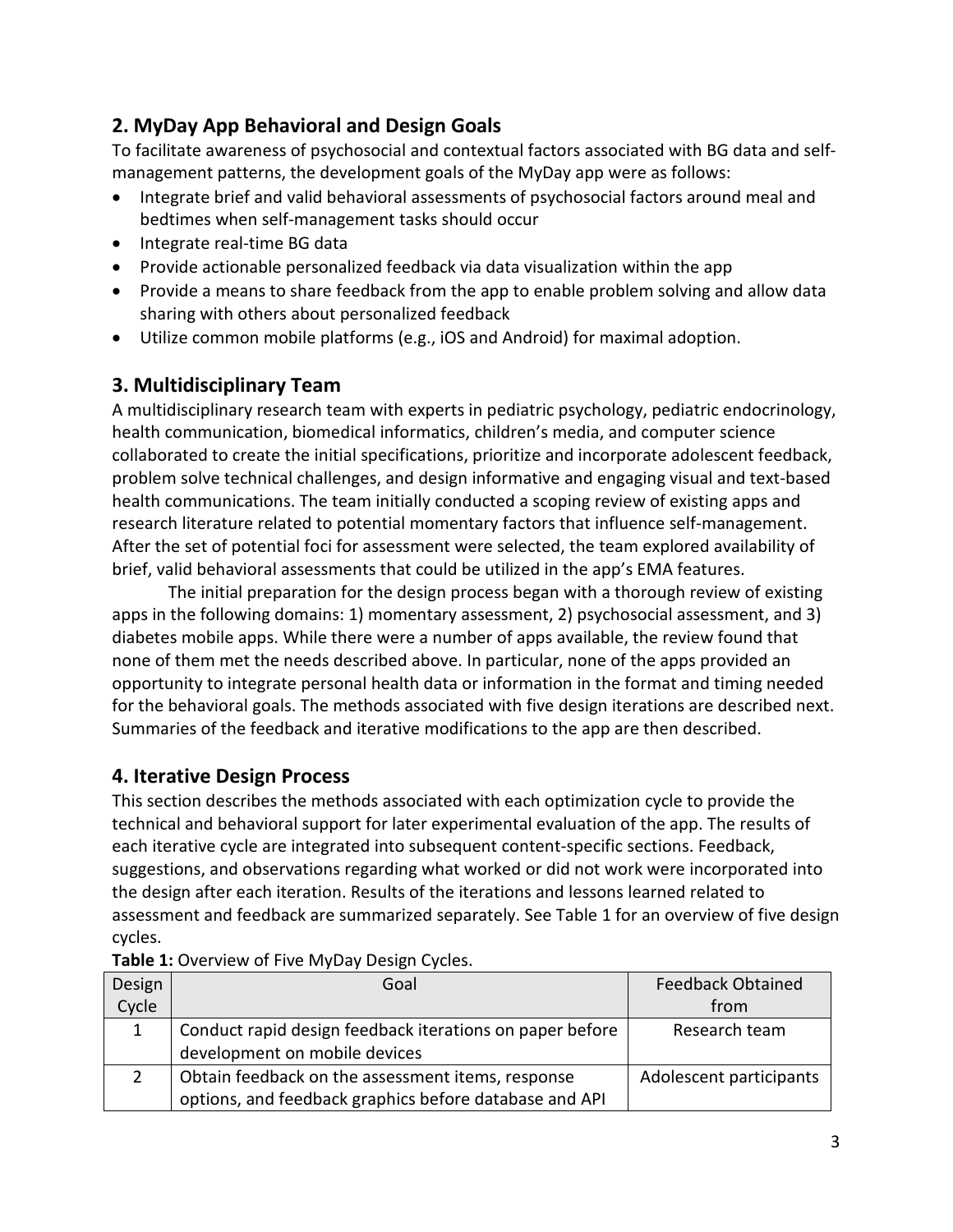|   | development                                              |                         |
|---|----------------------------------------------------------|-------------------------|
| 3 | Obtain feedback on usability, comprehension of the       | Adolescent participants |
|   | intent of the questions, engagement, and suggestions for |                         |
|   | how to improve                                           |                         |
| 4 | Obtain feedback on experiences using the app and an      | Adolescent participants |
|   | infographic-style feedback summary of data               |                         |
|   | Test on-demand real-time visual feedback that integrated | Research team           |
|   | BG and psychosocial-behavioral-contextual data           |                         |

### **Design Iteration 1: On Paper**

Before the app was developed for use on mobile devices, the team conducted several rapid design iterations on paper. Paper interface designs were reviewed by the research team and suggested changes were made to the app. Mock ups of the main data entry home page and examples of assessment questions are shown in Figure 1. Several feedback graphics were explored to integrate many influences or factors simultaneously. These more complex graphics were abandoned as too complicated, so more simple and intuitive feedback graphics were created for rapid understanding of the depicted relationships.

To date, few assessments of psychosocial constructs have been validated for EMA. Selfreported psychosocial assessment instruments are often multifactorial and include a number of items that would be burdensome within a momentary assessment. Assessment items, however, were crafted based on previous validated approaches to the extent possible. For example, mood was assessed using the validated two-dimensional valence (negative/positive) and arousal (high/low) (16).



**Figure 1:** Initial Data Entry Screen Design of the MyDay App.

### **Design Iteration 2: A Working Prototype**

Before committing time and resources on the database and software, the general format for the assessment, response options, and feedback graphics were tested in wireframes with adolescents. A group of six adolescents (67% male; Age (years): M = 15.0, SD = 1.1; HbA1c not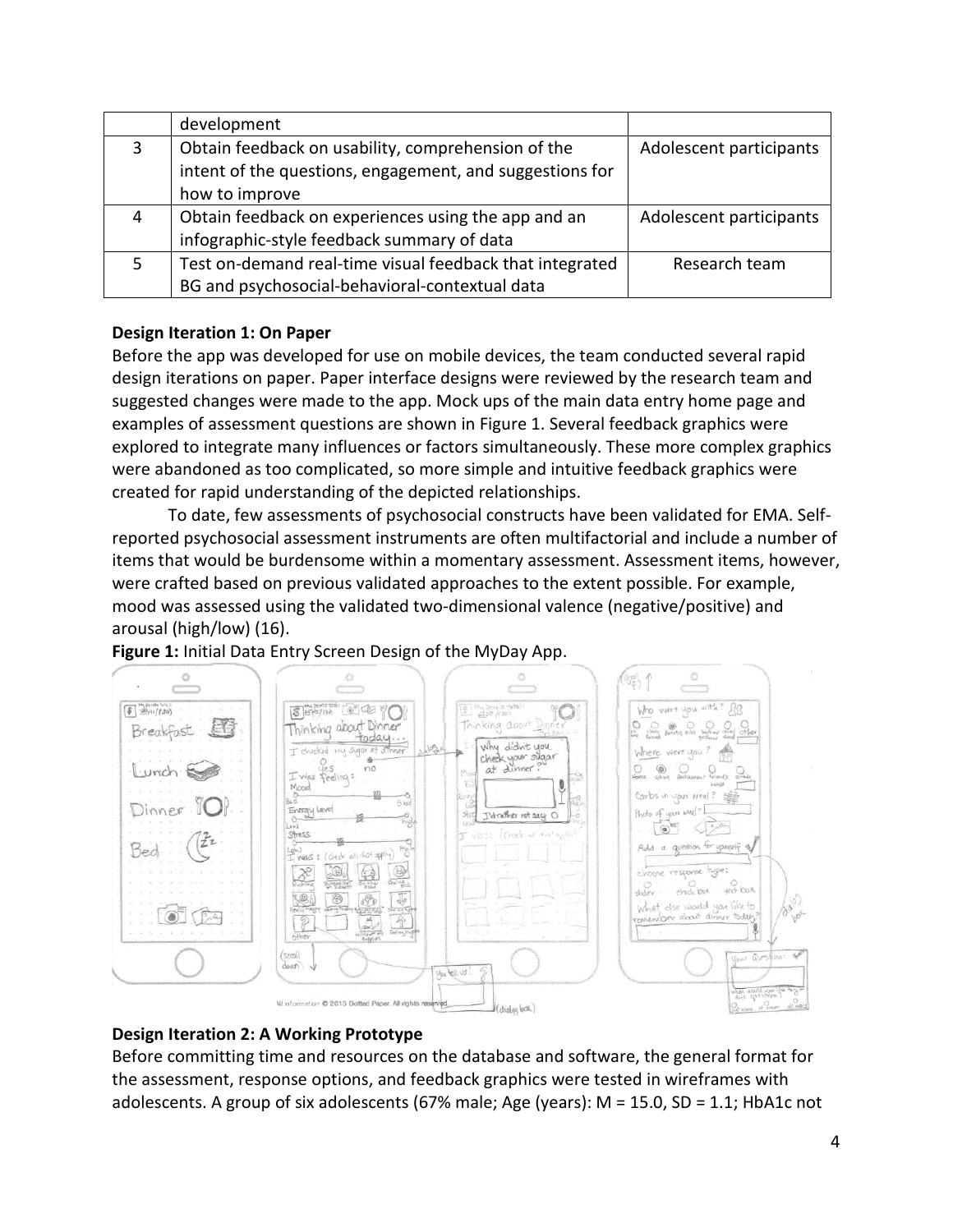obtained for this sample) with T1D were recruited within a pediatric diabetes clinic. Each teen was shown an iOS- or Android-version of an assessment, depending on which mobile platform he or she typically used. Each of them were then led through a semi-structured interview about the overall interface design, item language, types of feedback and data visualizations they would like, app data sharing (how and with whom), and their perceptions of how they could use the data to solve diabetes-related problems. Adolescent participants' feedback was incorporated into the design and used to create functional prototypes of the MyDay app.

#### **Design Iteration 3:** *In Vivo* **Testing**

The first usable version of the MyDay app was tested by four adolescents (50% male; Age (years):  $M = 15.5$ , SD = 1.7; HbA1c:  $M = 8.0\%$ , SD = 2.9%) recruited from the same pediatric diabetes clinic described above via clinician referral and interest cards. Each adolescent was given a Fitbit® wearable activity tracker (17) and asked to place it around their wrists to measure their physical activity. The goal was to link their activity patterns to BG changes and self-management behaviors, but these activity tracker data were not integrated into the MyDay system due to concerns regarding feasibility of tracker use.

Research staff first met with each adolescent to help them install the app. Research staff initially used the adolescent's Unique Device Identifier (UDID), a 40-character value that is iOSdevice-specific, to create an installation link for iPhone. During subsequent rounds of testing iPhone and Android users could install MyDay via their respective app stores. Participants were then shown how to use the app, and after a use period of 8-9 days the participants discussed their experiences using the app. Data from this round of testing were primarily qualitative; while the responses entered for each of the four daily EMA entries were recorded, the main interests in this round of feedback were the MyDay app's usability, comprehension of the content and intent of the questions, engagement with the app, and suggestions for how the app could be improved. The modifications from the first round of prototype testing were implemented rapidly to allow a new round of field testing to begin as soon as possible. **Design Iteration 4:** *In Vivo* **Testing**

For this iteration, eight adolescents (50% male; Age (years): M = 15.3, SD = 1.7; HbA1c: M = 9.6%, SD = 3.2%) were recruited using the same method. Each participant used the MyDay app between 7-14 days, and Fitbit<sup>®</sup> activity trackers were given to the first five participants enrolled to wear during their participation. As in the previous round of testing, research staff met with participants at the start of their time using the MyDay app to introduce the study. The participants were then interviewed by the staff again at the end of their period of use to record their experiences. To test a range of feedback graphics simultaneously, each participant was shown an infographic-style feedback summary of their data from the app during their interview. This draft summary, called "All About Me," was a visual representation of aspects surrounding their diabetes self-management, such as where they were when their blood sugar was high, the number of discussions they had about diabetes that week, or what barriers were in place when they missed a blood sugar check. A sample of an All About Me infographic is shown in Figure 2.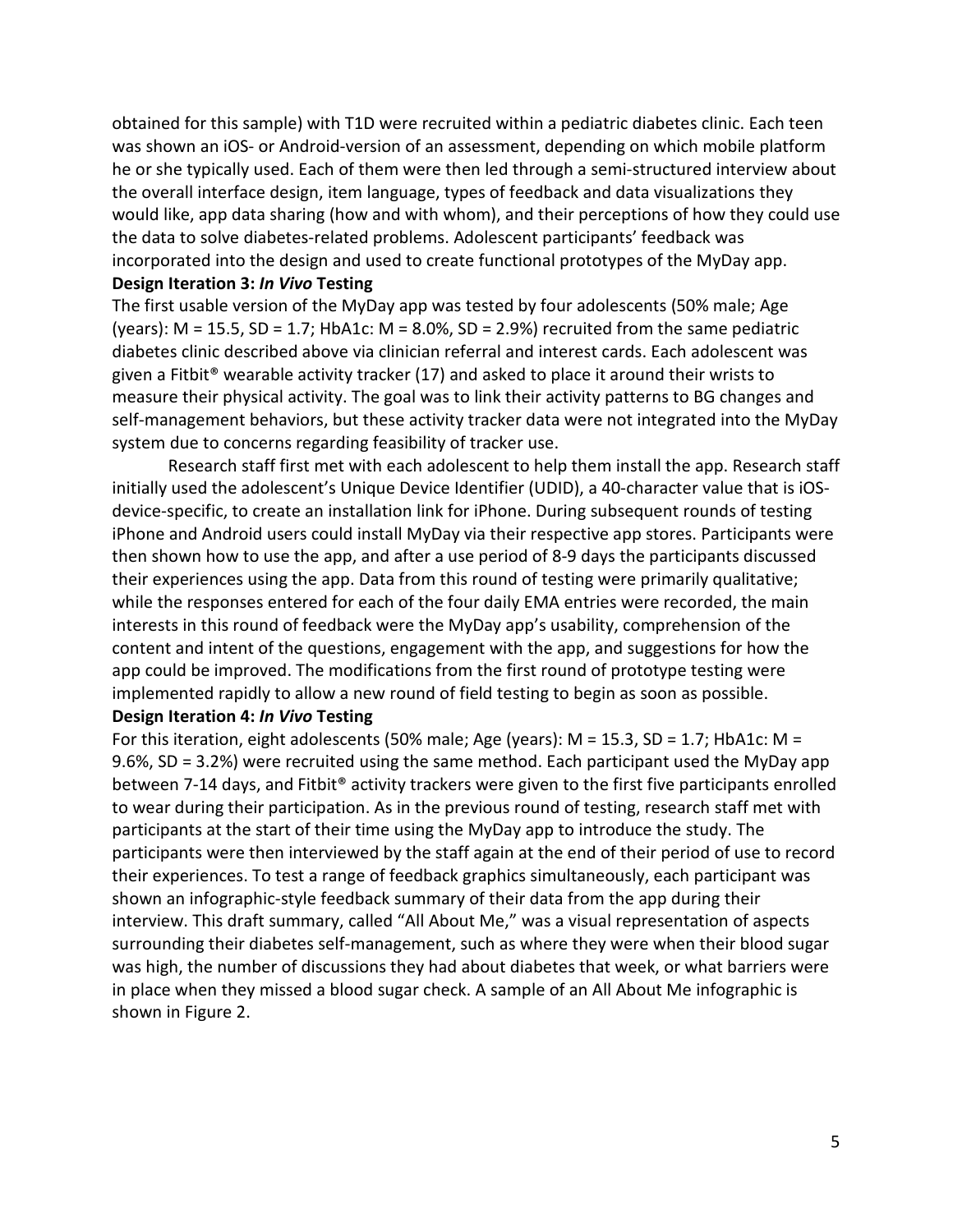

**Figure 2:** Sample of All About Me Infographic.

#### **Design Iteration 5: Intensive Internal Testing**

The remaining development consisted of 1) developing and implementing a suite of on-demand real-time visual feedback that integrated BG and psychosocial-behavioral-contextual data, 2) integrating the iHealth®(18) API to incorporate Bluetooth BG meter data with meal and bedtime data collected from MyDay, 3) creating a system for matching BG data from the meter to the correct MyDay assessment, and 4) implementing a method for users to share their data and graphical feedback. To provide rapid feedback on the validity of the BG data going into the system, an internal testing cycle was conducted with staff testing their BG levels and utilization of test solutions created to indicate high and low glucose. Moreover, the research team wanted to test the broadest range of mobile phone types and operating system versions within a controlled testing environment.

Seven research team members, each using a different combination of mobile device type, mobile platform, and operating system version, were given the Bluetooth meters and asked to submit data on a regular basis using the MyDay app and the BG meter. Submitted values were intentionally varied to test different patterns of emotional states and environmental factors, and standardized glucose solutions were used to simulate out-of-range blood sugars. These entries were also recorded manually in a paper form so the data being displayed in the feedback could easily be compared to what should have been there.

During this evaluation process, the team continuously tested the accuracy of the data being returned from the app, the clarity and ease of understanding of the graphical feedback, and the stability of the MyDay app's performance under different potential use situations. Complex scenarios were tested to ensure the feedback graphs updated as intended. For example, some research app testers did not upload meter data for several days to see how graphs updated after the time delay. Others neglected to submit a meal time or skipped items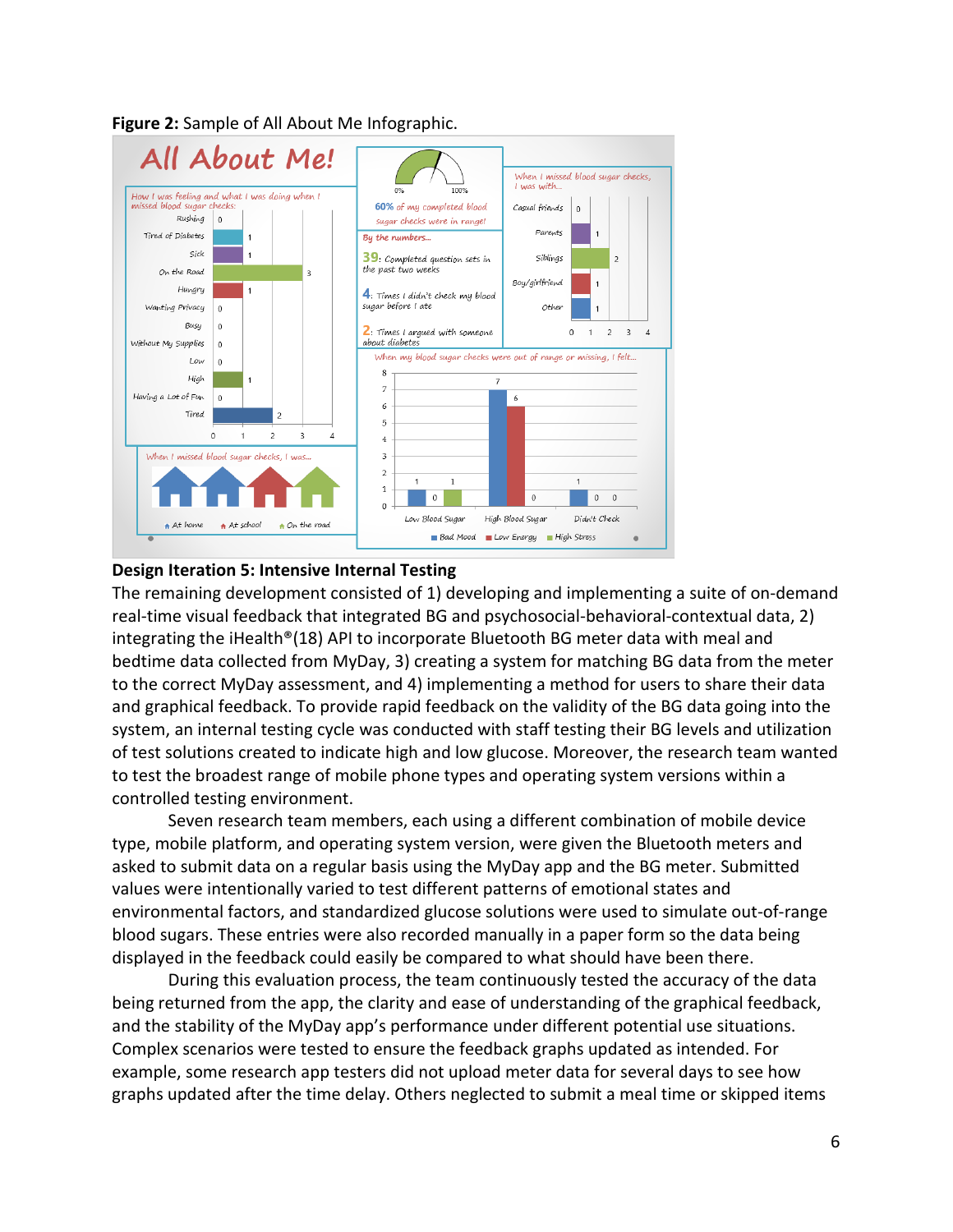within an assessment to test out various displays. The result of this internal testing process was a final prototype of the MyDay app that was deemed ready for a larger-scale field test.

### **5. EMA Assessment: Summary of Design Modifications and Key Challenges**

The MyDay administration interface was designed to provide flexible creation of data collection content, format, frequency, and timing. Data collection based on photos, rewards for data entry in the form of points, and data entry notifications were administrative features designed to be modified based on research and implementation needs.

All daily assessments were available for data entry before or after a notification time for a full calendar day, from midnight to midnight; early rounds of testing showed that adolescents have highly variable daily schedules, even during the school year. Users received four reminder notifications per day to submit their assessments. The timing of each notification was tailored to each individual's indicated mealtimes and bedtime. This daily assessment entry deadline was problematic for some users, especially over winter and summer school breaks when they were awake past midnight more often. During the initial 2-3 days of the protocol these data were monitored, and the case study participant described in Section 9 was contacted for troubleshooting if there were apparent missing data.

Each mealtime assessment asked the same set of questions. The assessment was kept as brief as possible with the goal of completing an assessment in less than one minute to help maintain engagement and minimize response burden. The fourth assessment, at the end of day, contained more retrospective items that considered the day as a whole and attempted to promote positive psychology. See Table 2 for a list of data collection elements.

| Assessment Type      | <b>Data Collection Elements</b>     |
|----------------------|-------------------------------------|
| Meal, Bed, and Snack | My blood sugar BEFORE mealtime was: |
|                      |                                     |
|                      | I did not check                     |
| Meal, Bed, and Snack | Carbs:                              |
|                      |                                     |
|                      | I did not count                     |
|                      | I did not eat                       |
| Meal, Bed, and Snack | What time did you eat?              |
| Meal, Bed, and Snack | Photo of what I ate:                |
|                      | Image<br>ā<br>⊠<br><b>Review</b>    |
| Meal, Bed, and Snack | Did you take insulin?               |

**Table 2:** Data Collection Elements and Assessment Types.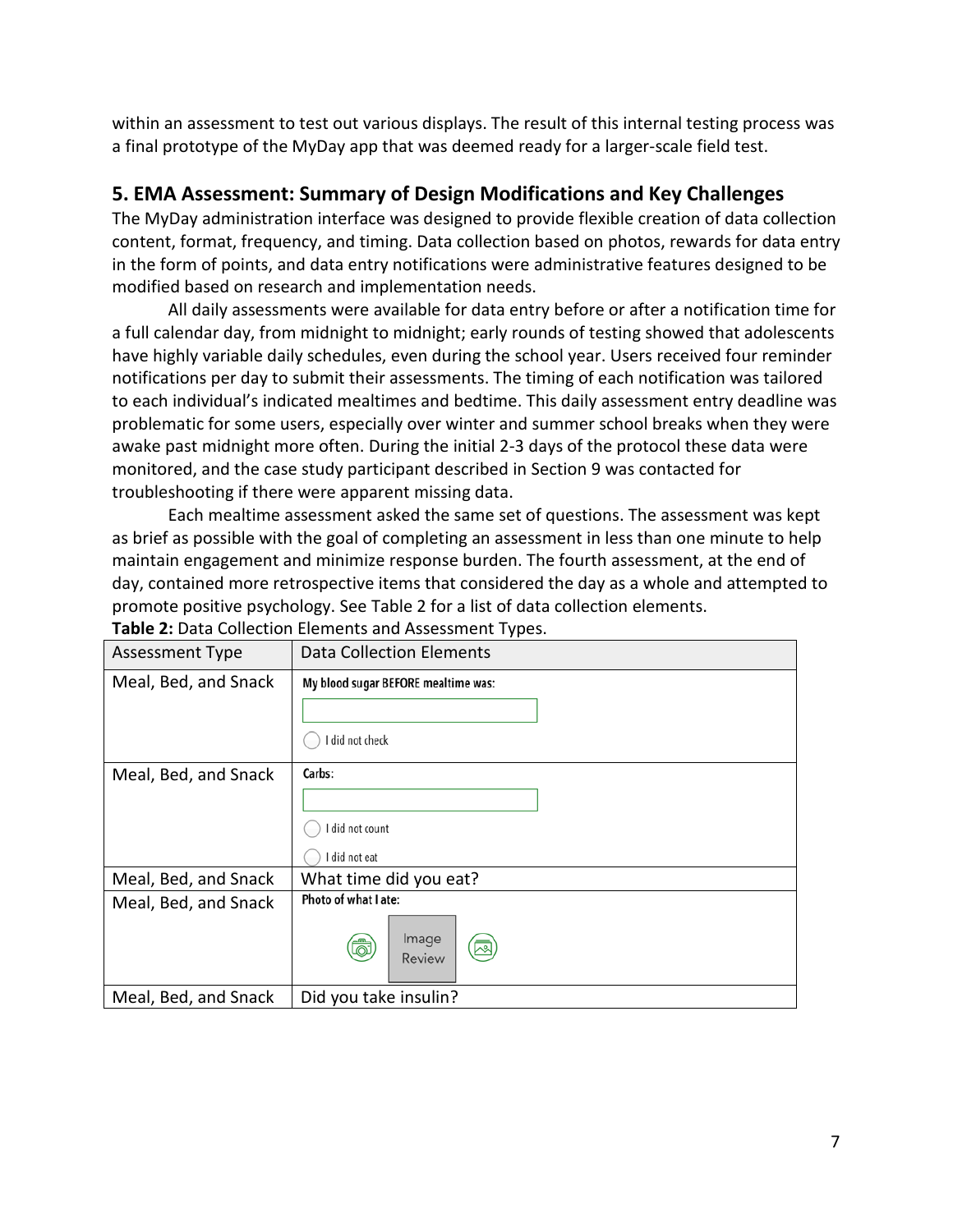| Meal and Bed | Around this time, I was feeling:                                                                                      |
|--------------|-----------------------------------------------------------------------------------------------------------------------|
|              | Mood                                                                                                                  |
|              | Good<br>Bad                                                                                                           |
|              | Energy Level                                                                                                          |
|              | High<br>Low                                                                                                           |
|              | <b>Stress Level</b>                                                                                                   |
|              |                                                                                                                       |
|              | Low<br>High<br>I was with:                                                                                            |
| Meal         |                                                                                                                       |
|              | casual friends<br>no one                                                                                              |
|              | parent(s)<br>strangers                                                                                                |
|              | other<br>sibling(s)<br>People                                                                                         |
| Meal         | I was:                                                                                                                |
|              | at a restaurant<br>at home                                                                                            |
|              | at a friend's house<br>at school                                                                                      |
|              | on the road<br>at work                                                                                                |
|              | other<br>Place                                                                                                        |
| Meal         | I was:                                                                                                                |
|              | O<br>ðĦ<br>6<br>Really hungry<br>Rushing<br>Tired of<br>Feeling sick<br>On the road<br>Wanting<br>diabetes<br>privacy |
|              | 苜<br>Feeling low<br>Busy (didn't<br>Feeling high<br>Having a lot of<br>Tired<br>Without my                            |
|              | fun<br>want to stop)<br>supplies<br><b>Barriers</b>                                                                   |
| Bed          | Today I had an experience about diabetes that made me feel:                                                           |
| <b>Bed</b>   | If you did, who was involved?                                                                                         |
| Bed          | Do you want to remember anything else about this experience?                                                          |
| <b>Bed</b>   | What was the best thing about today?                                                                                  |
| Bed          | What else would you like to remember about today?                                                                     |

A question was added to each mealtime assessment about the time of the meal, to allow the system to link the correct meter reading to each meal. If the user did not report a time for their meal but did report that they ate, the default in-app notification time was used in lieu of an actual mealtime, and the system would look for values within one hour before or after that time. For the bedtime assessment, the system used the last glucose value of the day after 8:00 p.m. If a bedtime value also matched a mealtime value (e.g., a check at dinner after 8:00 p.m. with no later checks), the BG value was recorded as a mealtime glucose value and the bedtime assessment for that day recorded as a missed glucose check. The MyDay system scanned for matches any time new data, EMA or BG, were added to the server; when a new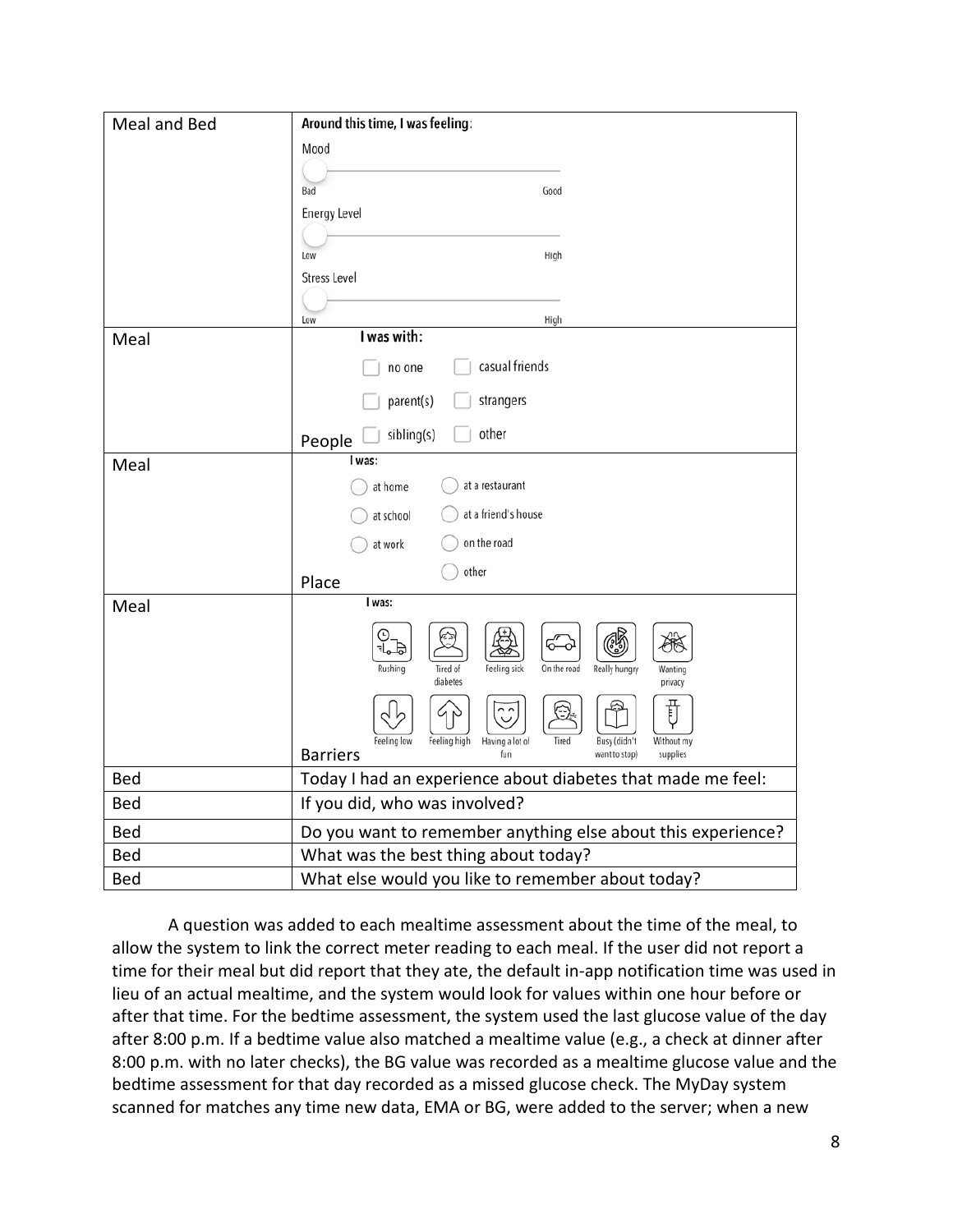MyDay assessment was added, the system looked for unmatched glucose values that would fit the criteria, and when new glucose data were added, it searched for MyDay assessments that did not currently have an associated glucose reading. This process is also shown in Figure 3. **Figure 3:** Process of Blood Glucose Data Integration.



To accommodate for adolescents' inconsistent eating habits, an on-demand "Snack" assessment, an abbreviated version of a mealtime assessment, could be completed an unlimited number of times per day to gain information on non-mealtime BG and ecological factors. An "I did not eat" option was added to encourage participants to complete a mealtime assessment even when a meal was not actually eaten; habitually skipped meals could be a factor for some individuals related to more frequent high blood sugars.

Young participants were frequently unable to use the Fitbit<sup>®</sup> at the very times when they were most active. For example, a dance instructor would not allow one adolescent to wear the tracker during class, and a football player's Fitbit® frequently fell off during practice. Though physical activity plays an important role in BG patterns, the research team decided to stop asking participants to use a Fitbit® activity tracker, focus on other potential issues that influence self-management and glycemic control, and revisit how to better integrate exercise issues in subsequent versions.

# **6. Real-Time Blood Glucose Integration: Summary of Technical Considerations and Challenges**

A key challenge faced by technology designers, researchers, people living with diabetes, and their families is the lack of simple and direct access to BG data from devices (19). Self-reported BG logs have been shown to be inaccurate, with individuals often misreporting values, forgetting to enter data, omitting undesirable readings, or making up values (20). Real-time BG data integration into MyDay was made possible by the iHealth® BG5 Bluetooth glucometer, a commercially-available meter. This glucometer eliminated the need for self-reported BG data.

Using the most recent version of the app, iHealth<sup>®'</sup>s relatively new meter with an open API was incorporated that integrated real-time BG data as feedback in the app. The glucose meter connected to an Android phone or iPhone via a Bluetooth connection. Test users paired the meter to their mobile device via Bluetooth, and the accompanying meter app automatically pushed de-identified data to the iHealth® secure cloud site via a cellular or Wi-Fi data connection. When a BG test was performed while the meter was synched to the phone, the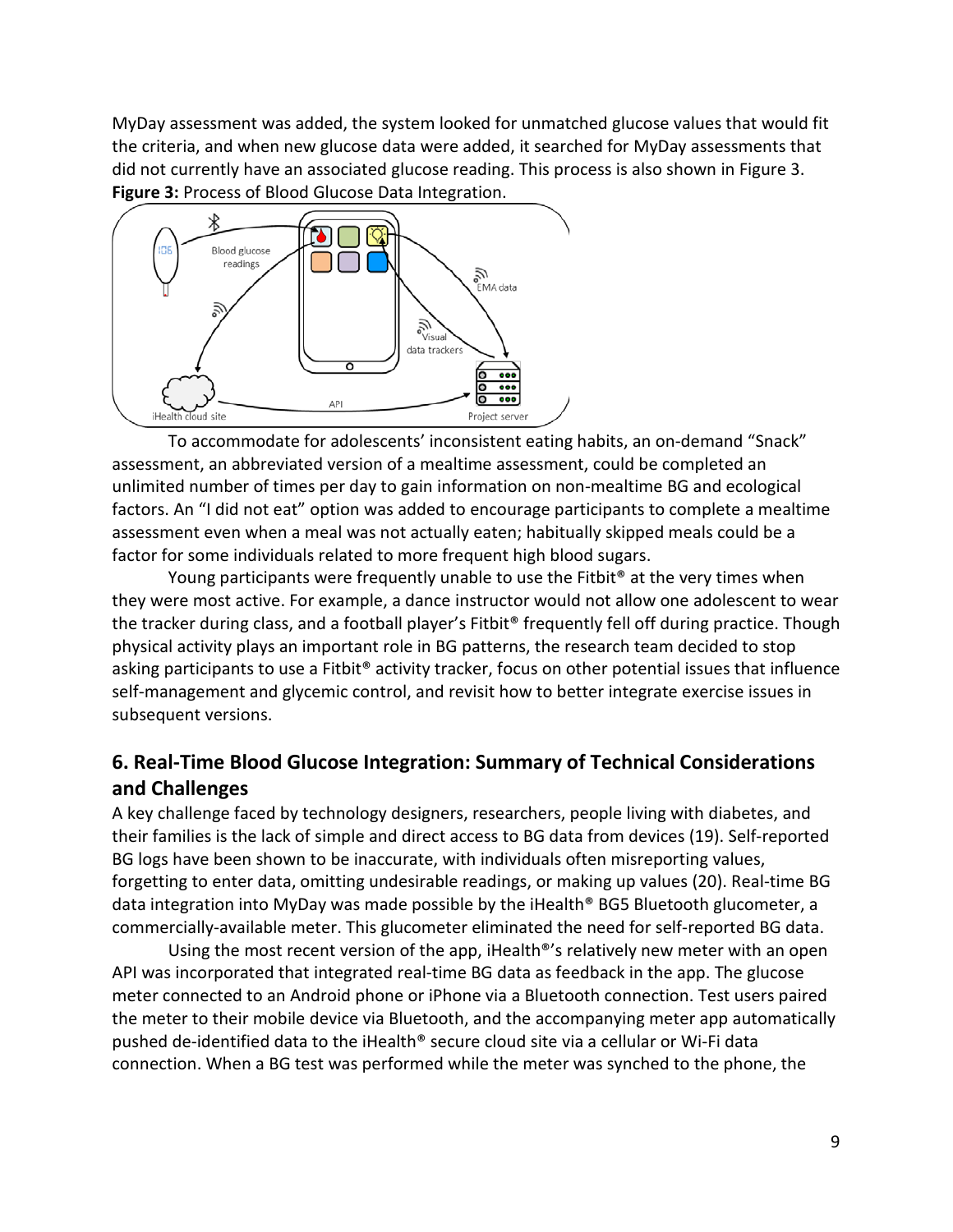meter's accompanying app automatically uploaded the value to the company secure cloud server.

The Bluetooth meter did allow for standalone BG monitoring when the meter was not paired to a mobile device; those values were pushed to the company cloud site the next time the user paired and synched the meter. Every time new values were updated, the meter API securely sent the value to the MyDay server, where it was recorded to the MyDay database. All glucose values were collected, although the MyDay assessment focused on mealtimes and bedtime. In order to be considered a mealtime glucose value, the MyDay system looked for the most recent glucose reading within one hour before the user-reported time of the meal; this window was based on the recommendation of diabetes clinicians on the research team. The iHealth® API was used to acquire glucose readings in real time and subsequently integrate the data into the MyDay app's graphs and logbook.

## **7. Personalized Real-Time Feedback: Design Considerations and Key Challenges**

The goal of creating personalized feedback was to communicate patterns of BG and how they relate to the adolescents' behavior to ultimately help them become aware of how and where they could improve problems in their self-management. In earlier rounds of testing adolescent participants were shown a sample of a draft summary "All About Me" infographic during enrollment and told that they would receive a custom version using their own data. In obtaining iterative feedback from adolescents, however, the asynchronous graphical feedback was viewed as limited in promoting engagement because it was too far removed from actual events. Individuals who used the MyDay app for more than one week reported losing interest in submitting EMA assessments because they could not see how their data trends were changing over time.

The original intention was to provide an All About Me data summary to each user on a weekly or biweekly basis. User feedback prompted thinking about ways to provide more immediate feedback within the app via graphical communication. Moreover, participants repeatedly demonstrated that they would benefit from more types of immediate and real-time feedback regarding their data from the MyDay app. For example,

- *1) "It would be cool if you could (see different graphs by day)."*
- *2) "Show (graphs) by day and kind of just scroll down to each meal?"*
- 3) *"It would be kind of interesting to see how many times when I was rushing, how many times I was high versus in range versus low. Compare those contexts."*

Due to the participant feedback received, substantial changes were made to MyDay's approach to graphical feedback by integrating a greater variety of feedback that was viewable through the app itself. A menu with the following eight tabs was introduced: Home, Good News, Highs, Lows, People + Places, Stress + Energy + Mood, What's Going On, and Missed BG + Meals. Integration of BG values with psychosocial and emotional data was provided as feedback within feedback in the app, and all BG values were recorded to the MyDay logbook. After the data from different sources were matched, the app provided immediate feedback on various combinations of BG data and relevant factors such as time of day, day of the week, social context, physical context, and mood and stress, as described further in Table 3 and Figure 4. **Table 3:** Descriptions of Graphical Feedback Domains.

| Feedback Menu | Description of Graphical Feedback |
|---------------|-----------------------------------|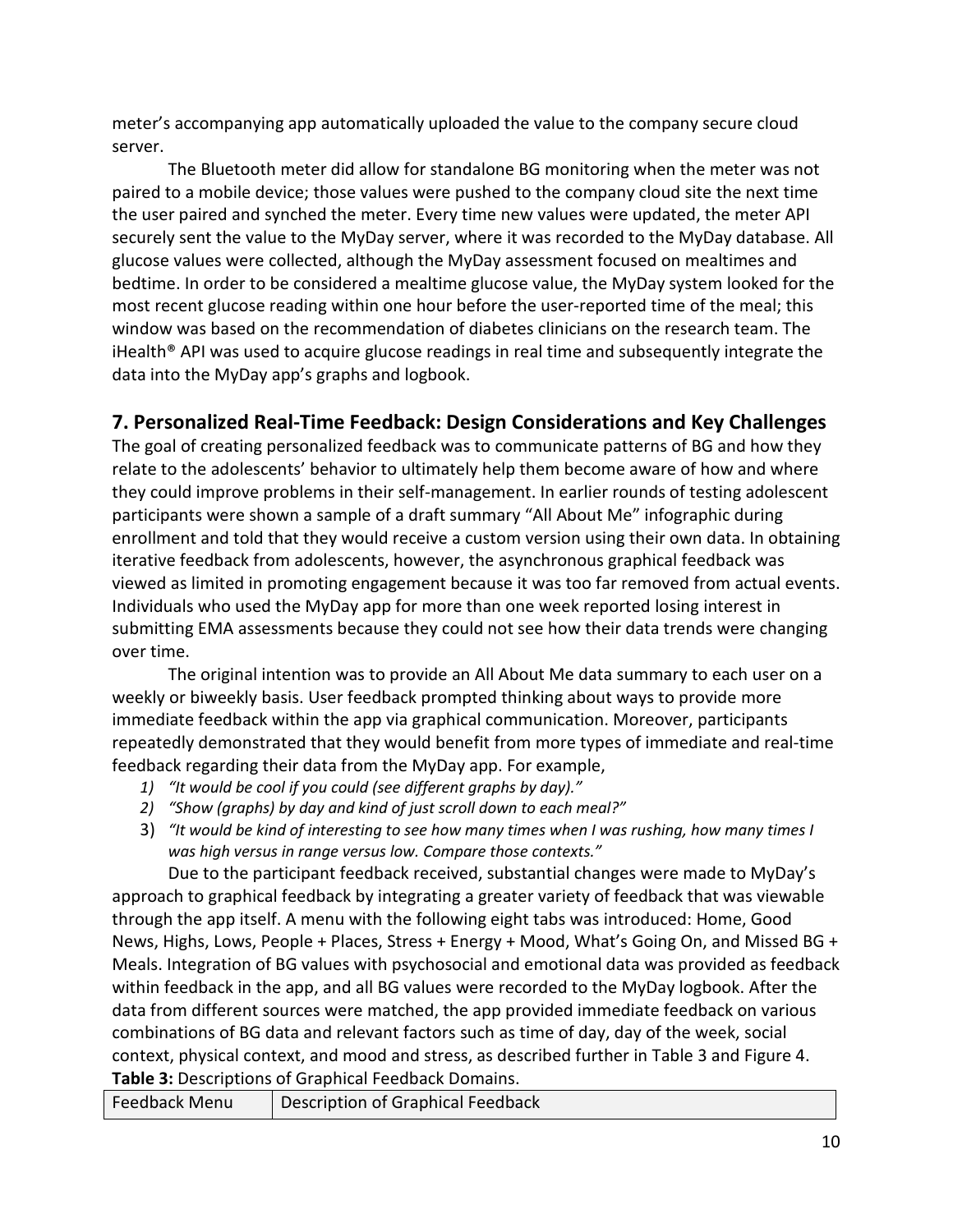| Home                    | Overall summary and week by week comparisons of low, in range, and<br>high BGs                                                                                    |
|-------------------------|-------------------------------------------------------------------------------------------------------------------------------------------------------------------|
| <b>Good News</b>        | Badges for meeting the criteria for BGs in range, low stress, high app<br>use, good BG average, and high number of BG checks; best things from<br>the past 7 days |
| <b>Highs</b>            | Overall high BGs and by day of the week and time of day                                                                                                           |
| Lows                    | Overall low BGs and by day of the week and time of day                                                                                                            |
| People + Places         | Top 3 most frequently reported people and places displayed with BG<br>highs, lows, missed BG checks, or skipped meals                                             |
| Stress, Energy,<br>Mood | High stress, low energy, and bad mood displayed with BG highs, lows,<br>missed BG checks, or skipped meals                                                        |
| What's Going On         | Top 3 most frequently reported barrier icons displayed with BG highs,<br>lows, missed BG checks, or skipped meals                                                 |
| Missed BG + Meals       | Meals eaten with no BG check, skipped meals, and missing app entries                                                                                              |





All available BG values, as opposed to only mealtime BGs, were used in the data visualizations when possible. Some graphs depended on self-reported mealtime data, however, so they were limited to those time points with self-report. With a few exceptions (e.g., missed app entries and skipped meals), the feedback focused on integration with BG data because it was the most salient data to help users identify patterns in their diabetes self-management. In particular, the BG data helped users see where they were, who they were with, how they were feeling, or what was going on around them when they missed BG checks or when their blood sugars were out of target range.

MyDay graphical feedback was a major focus for the architecture of the app's assessment questions and design. The graphical information within the feedback was organized to facilitate best practices in personalized feedback: rapid understanding, reveal novel patterns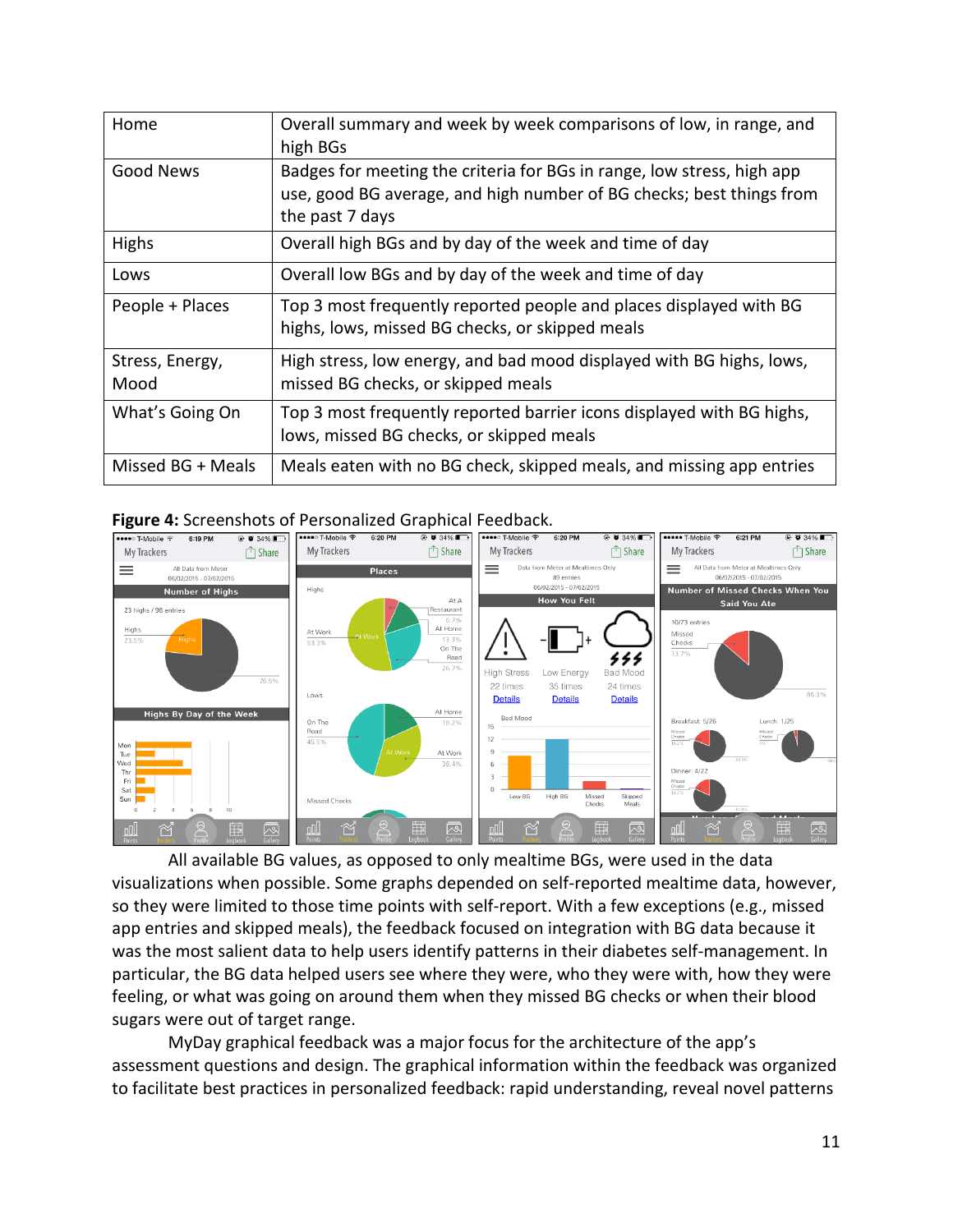and associations, provide meaningful information, and provide real-time updates (21). Participants also received feedback on how many entries they completed in the form of points and could look at a gallery of photos they had taken at any time. Any of the eight feedback pages and the points, logbook, and gallery pages could be spontaneously shared via text, email, or social network.

## **8. Final Technical Specifications**

The MyDay mobile app was written in Java for Android and Objective-C for iOS. The MyDay server application was written in Ruby On Rails (v4.1) with a PostgreSQL database backend and provided an administrative web interface for managing users and content, as well as an API for serving requests to users' mobile devices. The app communicated with a third party API for the collection of Bluetooth BG meter values. All communications were handled through secure SSL communications with mobile connections managed with temporary authorization tokens.

## **9. Case Study**

As an initial test of the app, a case study was conducted to provide in-depth *in vivo* data and user feedback. The analytic goals of the case study were to examine the feasibility of data collection and behavioral sampling schedule (at each meal and bedtime) over the course of four weeks and explore engagement with the app and its features such as the graphical feedback and sharing. A 14-year-old male with T1D agreed to use the app in order to help identify technical, communication, behavioral, and implementation issues for one month.

Multiple relevant patterns were identified in his use of the app and in his graphical feedback that indicated protective and risk-related patterns. By the end of the one-month study period, the case study user had completed 87% (95/109) of expected entries. Eleven of the fourteen missed entries were missed at bedtime. This individual reported going to bed after midnight most nights and forgot to enter bedtime information before the next calendar day. He checked his BG 70 times over one month for an average of 2.3 checks per day and missed 42% of his expected mealtime BG checks. The case study took place during summer, and not surprisingly his data patterns did not change from weekday to weekend and indicated that he was at home for every entry. Most (58%) of his high BG values were at nighttime. Eighty percent of his morning BGs were low, which is over three times more often than any other time of day. He also reported skipping most meals at breakfast (8/27) compared to lunch (5/27) or dinner (0/27). Regarding feedback about the app itself, this participant reported he liked seeing the overall BG feedback on the home page with his low, in range, and high blood sugar percentages combined. He thought the icons used throughout the app were easy to understand. The feedback helped him identify self-management patterns such as he was "always low in the morning" and "high at dinner." Another data pattern relevant for problem solving was that he missed his mealtime BG check 9/28 times when he had low energy. He reported that the Stress + Energy + Mood feedback page was the most interesting page because he realized stress affected his numbers and thought the feedback in general was "really cool."

Research staff also interviewed the case study participant's parent to obtain general feedback and insights regarding her son's use of MyDay and to explore ways that a parent and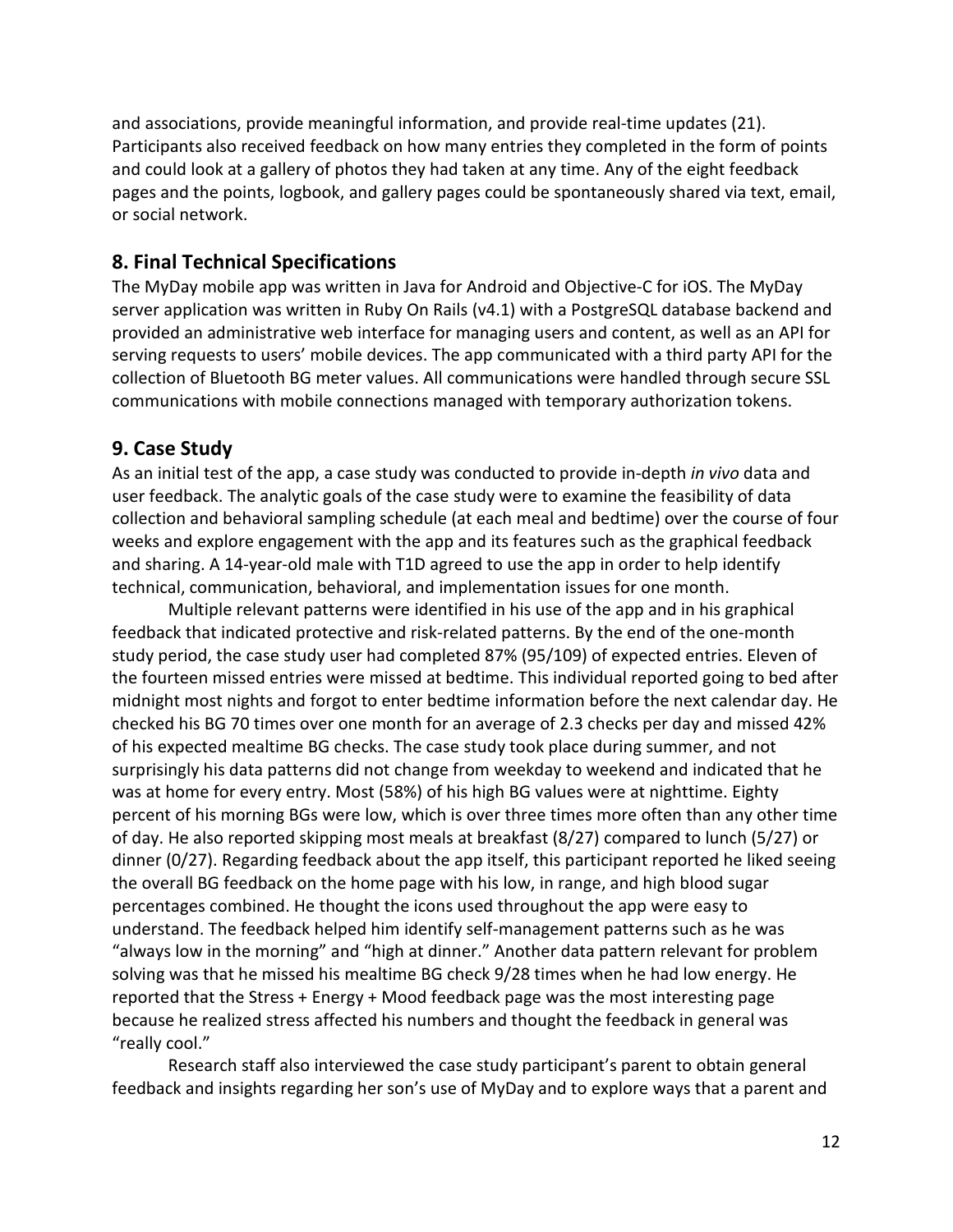teen spontaneously interacted about the data and app. The mother reported that MyDay is "awesome" because it is used on the phone, something her son always has with him, and is a discrete way to keep his information close by. She thought that the MyDay app could be helpful for her son's awareness of self-management and problem solving around diabetes because it was personalized and worked with his data. After looking at the graphical feedback in the app, the parent and teen reported discussing how his BG values were higher than expected and how it helped him adjust his self-care to address that issue. The parent reported that she was "somewhat" involved in her son's use of the MyDay app in the past month; they looked at the graphical feedback twice, and she reminded him to complete entries some in the first week. When asked what she would tell another parent whose child is going to use the app, she replied they would like it and that it is the "the way of the future."

### **10. Discussion and Implications**

Initial feedback and data from iterative design cycles and a case study showed the potential for the MyDay mobile diabetes app to integrate bio-behavioral information for real-time personalized feedback. Predictable and regularly scheduled multiple daily momentary assessments were feasible and provided novel insights for adolescents with T1D about their self-management patterns. The case study confirmed initial acceptability, feasibility, and the utility of the app in identifying novel behavioral targets for problem solving. The design process has resulted in a readily accessible and comprehensive program for young people with T1D to help them identify personally relevant data patterns and behaviors that may impact their selfmanagement practices and BG values.

Integrative physiological and behavioral feedback using real-time mobile technology enhances the potential impact of feedback on health behaviors, allows for just-in-time communications to support awareness and behavior change, and promises to reinvigorate the science of human feedback in healthcare. The evidence base for, and potential of, momentary assessment is also growing rapidly. The MyDay mobile app represents an example of a hybrid human-reported and automated data collection system. We anticipate that in future versions the self-report burden will be offset to some extent by using background data collection, proxy variables or physiological assessment for some relevant factors such as stress, GPS for location, or inference of social context using multiple time-location variables. The validity and reliability of many proxy variables have not been well established. Finally, it is likely that a relevant core set of human experiences will never lend themselves to accurate assessment using unobtrusive proxy variables or triangulation using background data from mobile devices.

Future development and evaluation work planned for MyDay include 1) integration and experimental testing of the MyDay app and data within a problem solving system to support data interpretation and implementation of goals identified from the EMA and 2) collaboration with clinicians to explore clinical utility and associated modifications needed for clinical workflow implementation (2, 22). Integration into clinical practice will require additional clinicbased design cycles and integration of data valued by clinicians.

### **Acknowledgments**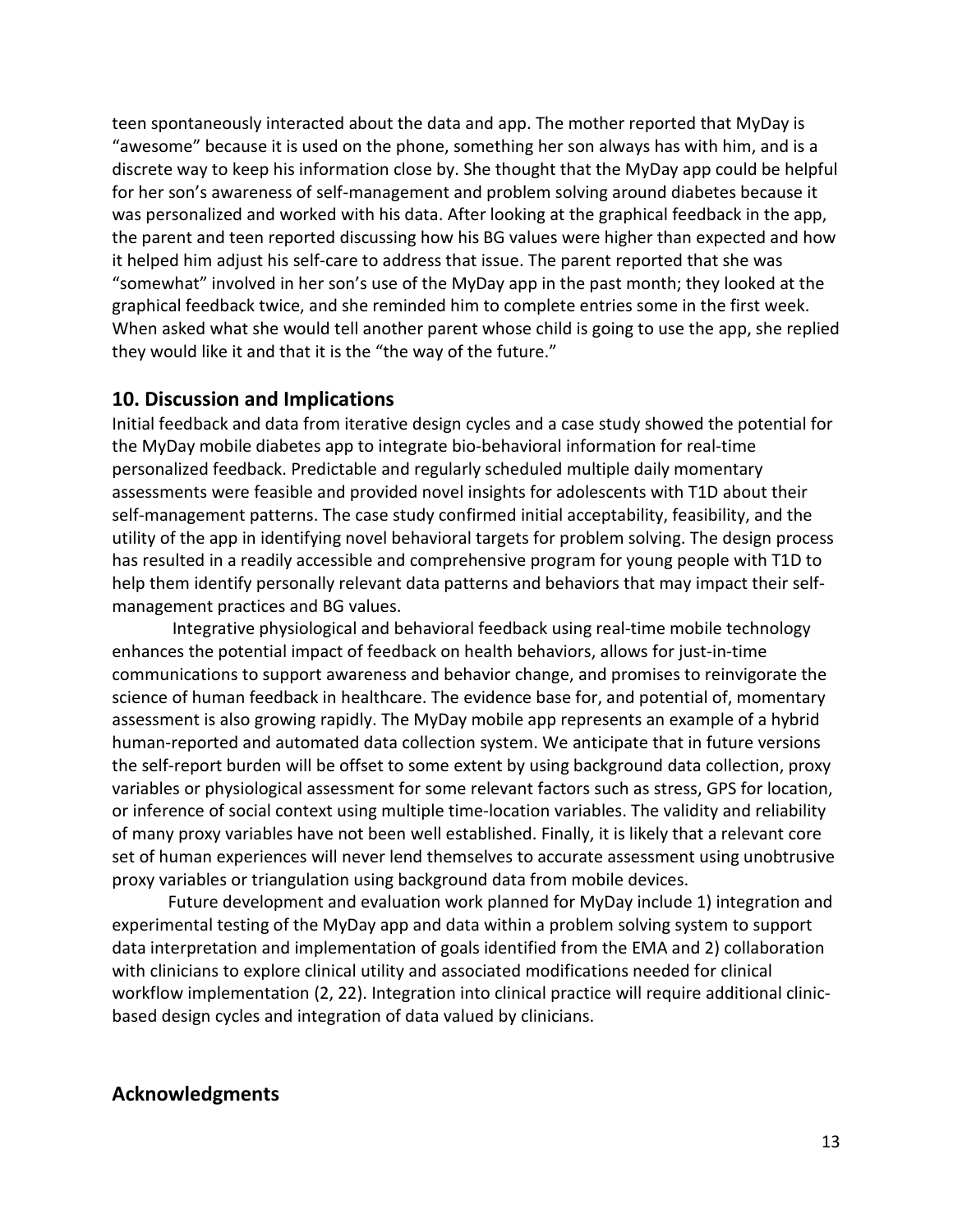This research was supported by National Institutes of Health (DP3 DK097706) awarded to Dr. Mulvaney and by (CTSA UL1TR000445) awarded to Vanderbilt University.

### **References**

1. Centers for Disease Control and Prevention: *National diabetes fact sheet: national estimates and general information on diabetes and prediabetes in the United States*. Atlanta, GA: U.S. Department of Health and Human Services, 2011.

2. Mulvaney SA, Rothman RL, Osborn CY, et al.: Self-management problem solving for adolescents with type 1 diabetes: Intervention processes associated with an internet program. *Patient Education and Counseling.* 2011, *85:*140-142.

3. Mulvaney SA: Improving patient problem solving to reduce barriers to diabetes selfmanagement. *Clinical Diabetes.* 2009, *27:*99-104.

4. Glasgow RE, Fisher L, Skaff M, Mullan J, Toobert DJ: Problem solving and diabetes selfmanagement. *Diabetes Care.* 2007, *30:*33-37.

5. Hill-Briggs F, Cooper DC, Loman K, Brancati FL, Cooper LA: A qualitative study of problem solving and diabetes control in type 2 diabetes self-management. *Diabetes Educ.* 2003, *29:*1018-1028.

6. Wysocki T, Iannotti R, Weissberg-Benchell J, et al.: Diabetes problem solving by youths with type 1 diabetes and their caregivers: measurement, validation, and longitudinal associations with glycemic control. *Journal of Pediatric Psychology.* 2008, *33:*875-884.

7. Shiffman S, Stone A, Hufford M: Ecological Momentary Assessment. *Annual Review of Clinical Psychology.* 2008, *4:*1-32.

8. Connelly K, Stein KF, Chaudry B, Trabold N: Development of an Ecological Momentary Assessment Mobile App for a Low-Literacy, Mexican American Population to Collect Disordered Eating Behaviors. *JMIR Public Health Surveill.* 2016, *2:*e31.

9. Pike JR, Xie B, Tan N, et al.: Developing an Internet- and Mobile-Based System to Measure Cigarette Use Among Pacific Islanders: An Ecological Momentary Assessment Study. *JMIR mHealth uHealth.* 2016, *4:*e2.

10. Mulvaney SA, Rothman RL, Dietrich MS, et al.: Using mobile phones to measure adolescent diabetes adherence. *Health psychology.* 2012, *31:*43-50.

11. Dunton GF, Atienza AA, Castro CM, King AC: Using ecological momentary assessment to examine antecedents and correlates of physical activity bouts in adults age 50+ years: a pilot study. *Annals of Behavioral Medicine.* 2009, *38:*249-255.

12. Anhoj J, Moldrup C: Feasibility of collecting diary data from asthma patients through mobile phones and SMS (short message service): Response rate analysis and focus group evaluation from a pilot study. *Journal of Medical Internet Research.* 2004, *6:*e42.

13. Bielli E, Carminati F, La Capra S, et al.: A Wireless Health Outcomes Monitoring System (WHOMS): development and field testing with cancer patients using mobile phones. *BMC Medical Informatics and Decision Making.* 2004, *4:*7.

14. Helgeson VS, Lopez LC, Kamarck T: Peer relationships and diabetes: retrospective and ecological momentary assessment approaches. *Health psychology.* 2009, *28:*273-282.